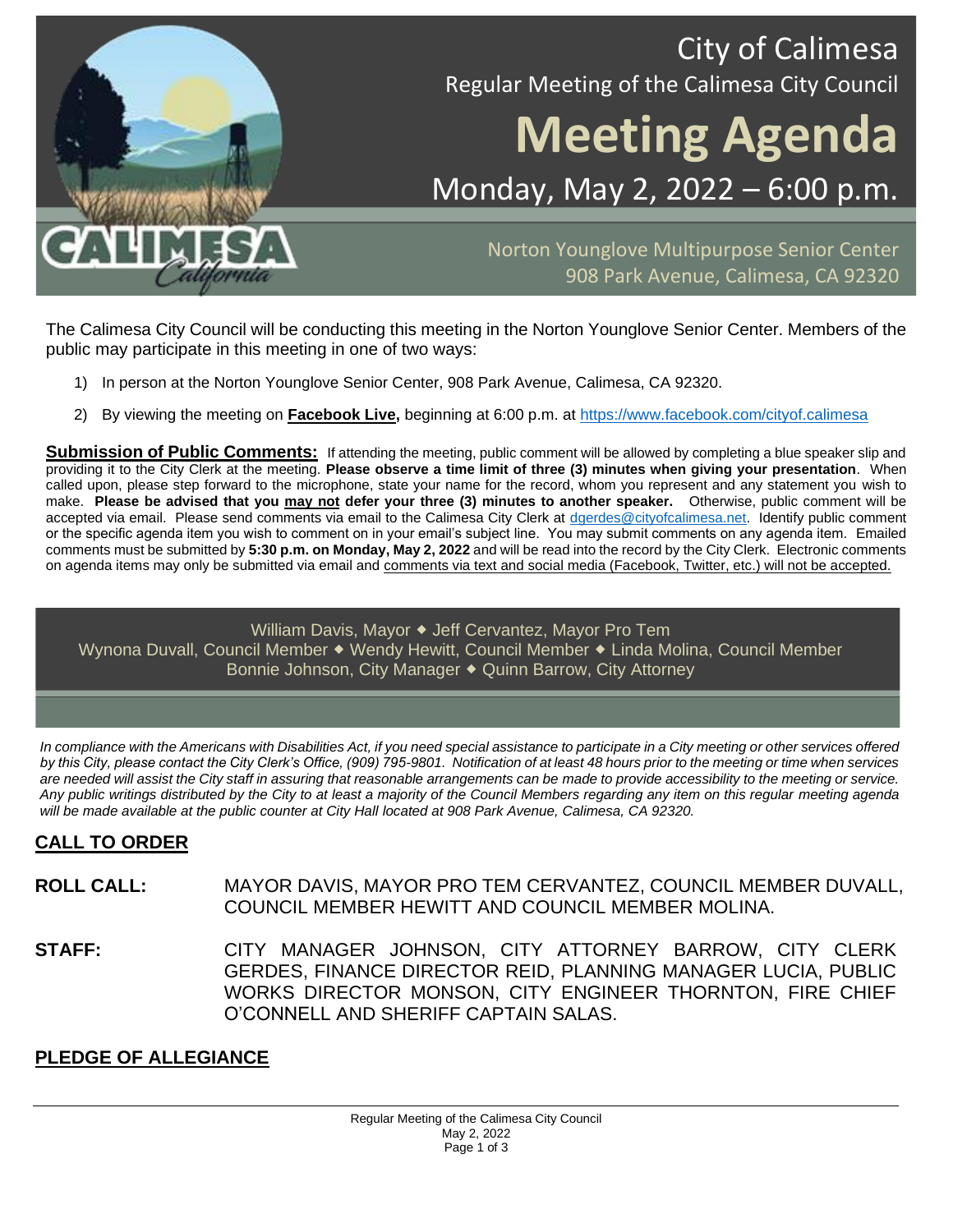## **COMMUNICATIONS FROM THE PUBLIC**

*Anyone wishing to address the Council on any item within the Council's jurisdiction that is not on the agenda may do so at this time. This is not a time for City Council discussion of non-agenda items. After receiving public comments, Council Members or staff, after being recognized by the Mayor, may briefly respond*  to statements made by the public or questions posed by the public. In addition, Council Members may ask questions for clarification or make a referral to staff *for factual information to be reported back to the Council at a later meeting.*

#### **APPROVAL OF THE AGENDA**

*RECOMMENDATION: Move to approve the agenda*

Motion\_\_\_\_\_\_\_\_\_\_\_\_\_\_\_\_\_\_\_\_ Second\_\_\_\_\_\_\_\_\_\_\_\_\_\_\_\_\_\_\_\_ Vote\_\_\_\_\_\_\_\_\_\_\_\_\_\_\_\_\_\_\_\_

#### **CONSENT CALENDAR (Items 1 – 10)**

*The following Consent Calendar items are expected to be routine and non-controversial. Council will act upon them at one time without discussion. Any Council Member or staff member may request removal of an item from the Consent Calendar for discussion.*

- 1. APPROVAL OF CITY COUNCIL ACTION MINUTES.
	- *a) City Council action minutes of a regular meeting of April 18, 2022.*
- 2. RECEIVE AND FILE CITY COMMISSION & BOARD MINUTES.
	- *a) There are no minutes ready for approval at this time.*
- 3. APPROVAL OF WARRANT REGISTERS.
	- *a) Check Register Report with a total of \$619,367.74 (Check Nos. 38529 to 38597)*
	- *b) April 14, 2022 Payroll of \$78,556.53*
- 4. WAIVE FULL READING OF ANY PROPOSED ORDINANCES ON THE AGENDA.

*This permits reading the title only in lieu of reciting the entire text of the Ordinances. This does not take policy action on the Ordinances or approve or disapprove any Ordinances on the agenda.*

5. TREASURER'S REPORT FOR THE MONTH ENDED MARCH 31, 2022

*RECOMMENDATION: That the City Council receive and file the Investment Report for the month ended March 31, 2022.*

6. ADOPTION OF RESOLUTION NO. 2021-20 APPROVING A CPI RATE INCREASE BY CR&R, INCORPORATED EFFECTIVE JULY 1, 2021.

*RECOMMENDATION: That the City Council adopt Resolution No. 2022-16, a Resolution of the City Council of the City of Calimesa, California approving a CPI rate increase by CR&R, Incorporated effective July 1, 2022.*

- 7. AGREEMENT FOR PROFESSIONAL SERVICES CITY MANAGER RECRUITMENT. *RECOMMENDATION: That the City Council approve a professional services agreement with HR Dynamics & Performance Management, Inc.in an amount not-to-exceed \$22,585.*
- 8 RENEWAL OF LAW ENFORCEMENT CONTRACT *RECOMMENDATION: That the City Council approve renewing the law enforcement contract with the Riverside County Sheriff's Department and authorize the Mayor to execute the agreement.*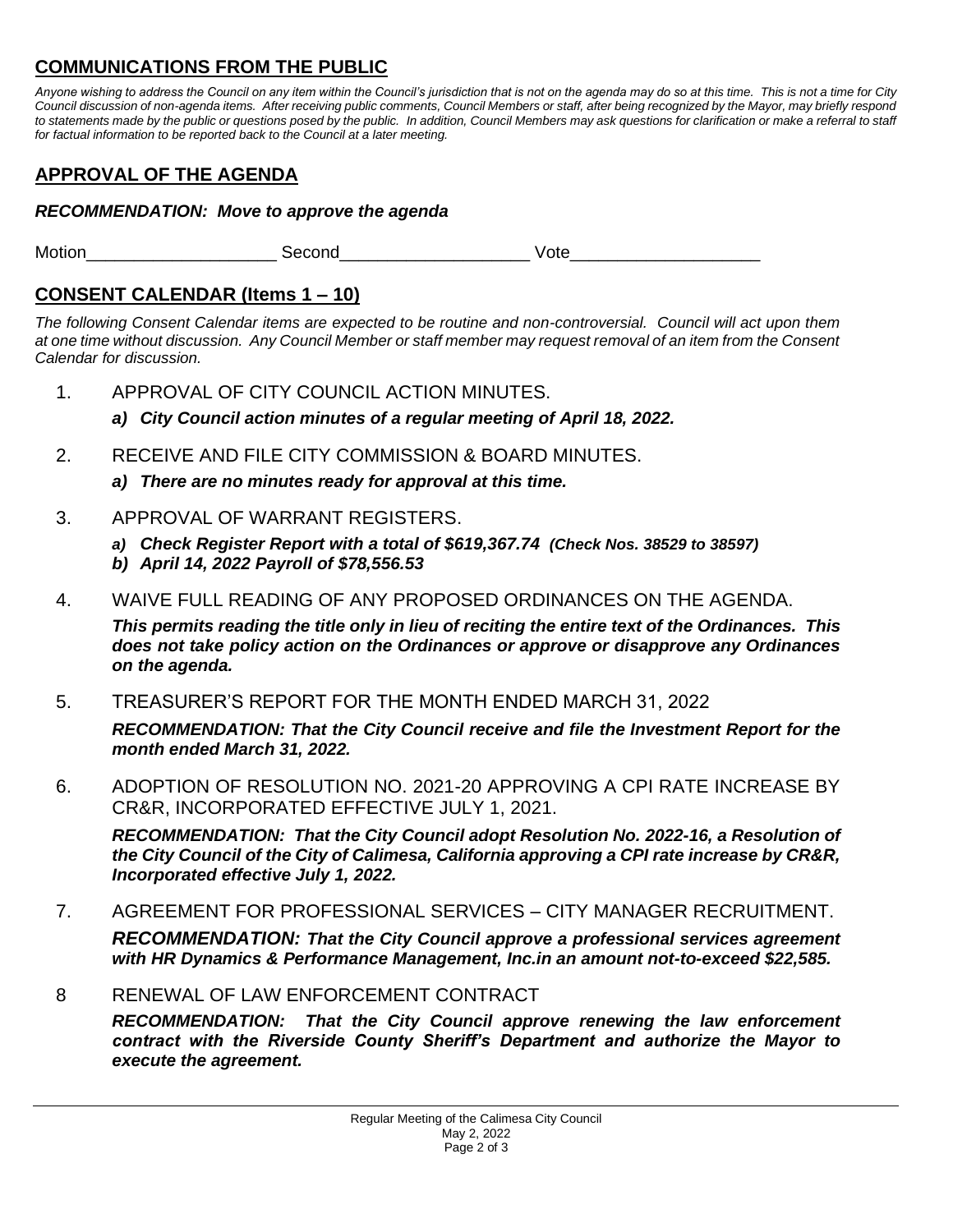- 9. EMERGENCY CLEANUP OF SEPTIC TANK LEAK ON HARRUBY DRIVE. *RECOMMENDATION: That the City Council adopt Resolution No. 2022-17 making findings in support of a waiver of public bidding requirements and amending the FY 2021-22 budget to include an appropriation in the amount of \$22,569.97 for emergency cleanup services.*
- 10. APPROVE AMENDED AGREEMENT WITH RIVERSIDE COUNTY DEPARTMENT OF HOUSING, HOMELESS PREVENTION AND WORKFORCE SOLUTIONS (HHPWS) FOR COMMUNITY DEVELOPMENT BLOCK GRANT (CDBG) PROJECT NO. 5.CM.01- 21, NORTON YOUNGLOVE SENIOR CENTER ADA IMPROVEMENT PROJECT NO 2020-02.

*RECOMMENDATION: That the City Council approve an amended agreement with Riverside County Department of Housing, Homeless Prevention and Workforce Solutions (HHPWS) for Community Development Block Grant (CDBG) Project No. 5.CM.01-21 for the amount of \$46,067.70 for the construction of the Norton Younglove Senior Center ADA Improvement Project No 2020-02.*

### **POLICE CHIEF COMMENTS & REPORTS**

## **FIRE CHIEF COMMENTS & REPORTS**

## **MAYOR & COUNCIL MEMBER REPORTING OF COUNTY & REGIONAL MEETINGS**

*This is the time for comments, announcements and/or reports on meetings attended at public expense as required by AB 1234.*

## **BUSINESS ITEMS**

11. NEW CALIMESA WEBSITE REVEAL.

*RECOMMENDATION: That the City Council receive and file the report received on the new website.*

### **COUNCIL MEMBERS' COMMENTS & REPORTS**

*This is the time for additional general comments, announcements, reports on meetings attended at public expense as required by AB 1234, requests of staff, and other issues of concern to Council Members may be presented briefly at this time. The Council may not legally take action on any item presented at this time other than to direct staff to investigate a complaint or place an item on a future agenda unless (1) by a majority vote, the Council determines that an emergency situation exists, as defined by Government Code § 54956.5 or (2) by a four-fifths vote, the Council determines that there is a need for immediate action and the need for action arose subsequent to the agenda being posted as required by Government Code § 54954.2(b).*

## **CITY MANAGER COMMENTS & REPORTS**

## **CLOSED SESSION ITEMS**

A. **CONFERENCE WITH LEGAL COUNSEL -- ANTICIPATED LITIGATION Government Code Section 54956.9(d)(2)(e)(5) -** A point has been reached where, in the opinion of the City Council, on the advice of its City Attorney based on existing facts and circumstances, there is a significant exposure to litigation against the City. A threat of litigation is available upon request at the City Clerk's Office at City Hall, 908 Park Ave, Calimesa, CA 92320.

### **ADJOURNMENT**

Adjourn to the Regular Meeting of the City Council on Monday, May 16, 2022 at 6:00 p.m.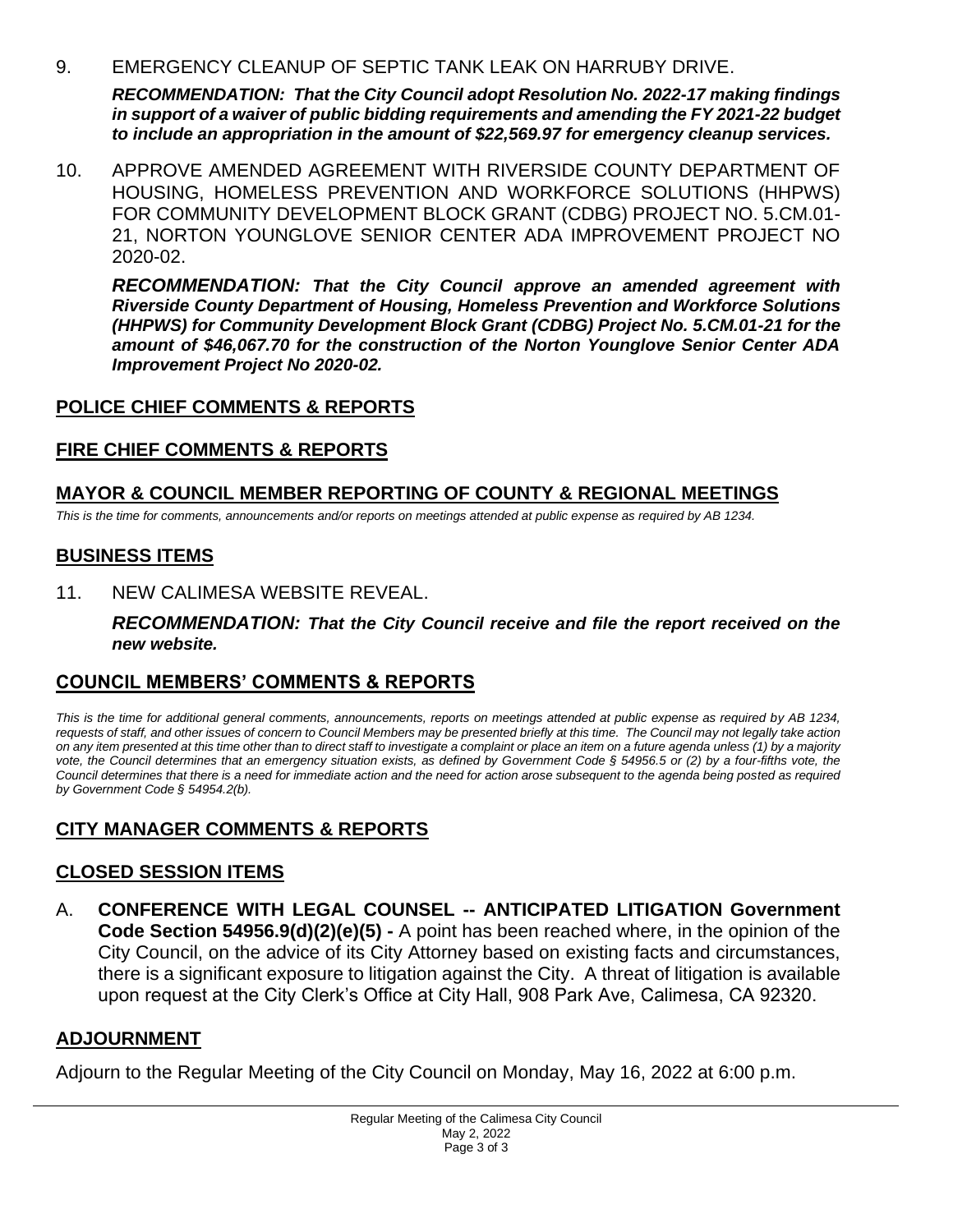

City Council Meeting **Agenda Report** Agenda Item No. 1

**SUBJECT:** APPROVAL OF CITY COUNCIL MEETING MINUTES

**MEETING DATE:** May 2, 2022

**PREPARED BY:** Darlene Gerdes, Deputy City Manager/City Clerk

**RECOMMENDATION:** That the City Council approve the action minutes as presented for the Regular City Council meeting of April 18, 2022.

#### **ATTACHMENTS:**

Attachment A: City Council action minutes of April 18, 2022 regular meeting.